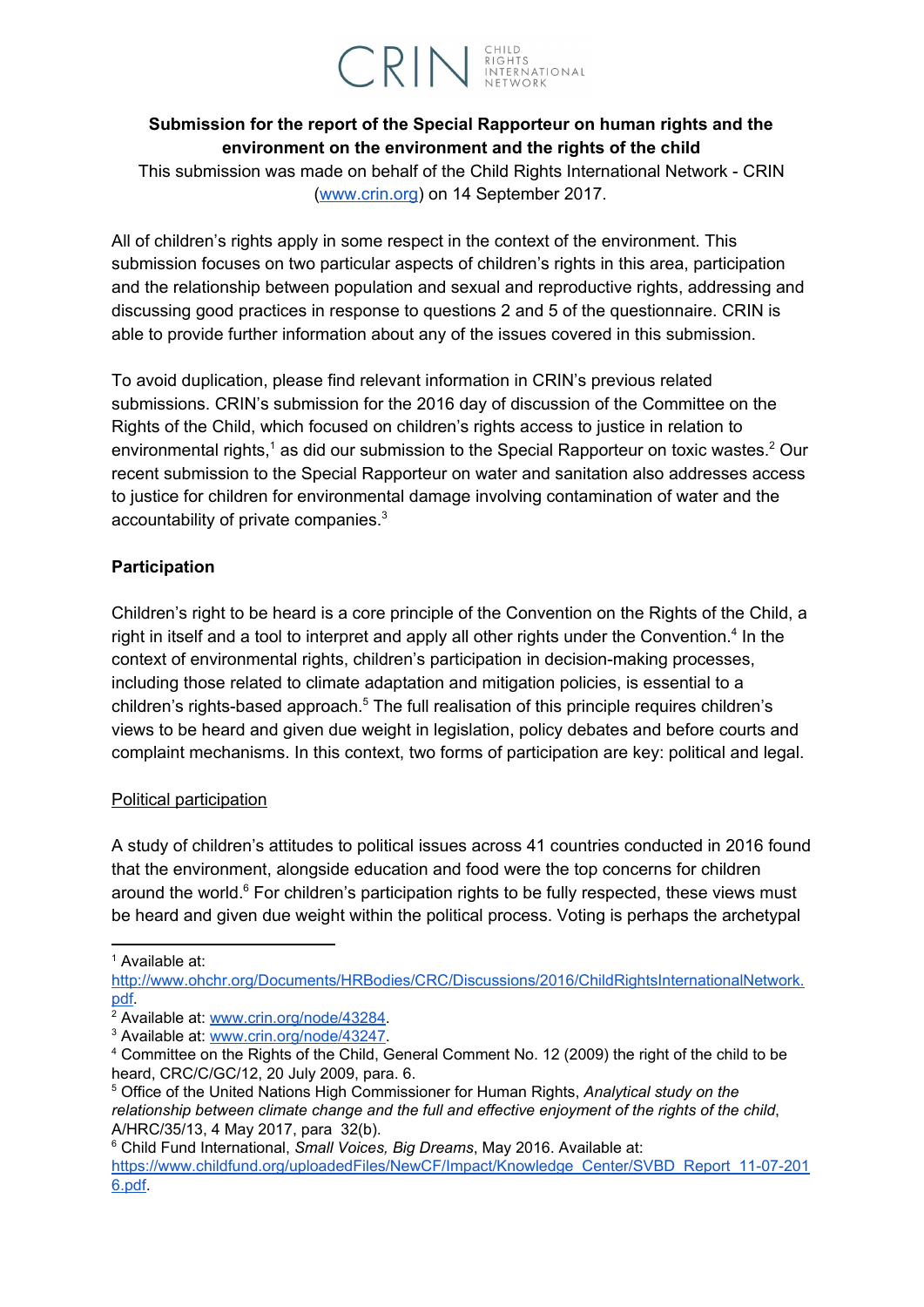form of political participation. Though no country in the world allows children under the age of 16 to vote, a small number of countries, including Argentina,<sup>7</sup> Nicaragua<sup>8</sup> and Brazil<sup>9</sup> have lowered the voting age to 16. This limited extension of the franchise to children is a step towards more fully recognising children's right to be heard and for their views to be given due weight in the political process. The protection of children who engage in political demonstrations or protests related to environmental rights is also critical in a context in which human rights defenders are at particular risk of violent retaliation. Good practices in protecting environmental human rights defenders have been well documented by the Special Rapporteur on the situation of human rights defenders and these protections apply to children as well as adults. 10

For children to effectively exercise their right to free expression and engage with the political system, they must also have access to the information necessary to do so. The Committee on the Rights of the Child has stressed the overlap between children's participation and education rights, stressing the need to educate children about environmental health issues.<sup>11</sup>

#### Legal participation and access to justice

Recognising that many children will not be in a position to bring legal complaints themselves, whether because of a lack of standing, capacity or resources, adaptations to the legal system are necessary to ensure children's participation through the justice system. Many of these barriers can be addressed by legal systems that take account of the position and needs of children. Standing provisions that eschew strict age limits and incorporate capacity based tests for whether a child is able to instruct a lawyer strike a balance between the fact that many children will need and want support with the recognition that there is no arbitrary age at which children are willing and able to act on their own initiative.<sup>12</sup> Legal aid and assistance covering a broad range of criminal, civil, administrative and constitutional cases is also vital for overcoming the financial barriers that children will almost always face in bringing a complaint. Provisions explicitly excluding children from paying all costs related to judicial proceedings, such as in Belgium, $^{13}$  or excluding parental income from decisions on whether children can access legal aid, such as in Lithuania and Luxembourg,<sup>14</sup> help to overcome some of these barriers.

<sup>7</sup> Law 27,774 of Citizenship Rights promulgated in 2012, Article 1

[http://servicios.infoleg.gob.ar/infolegInternet/anexos/200000-204999/204176/norma.htm.](http://servicios.infoleg.gob.ar/infolegInternet/anexos/200000-204999/204176/norma.htm)

<sup>8</sup> National Election Law, Article 33.

<sup>&</sup>lt;sup>9</sup> Constitution of Brazil, Article 14(1)(ii)(c).

<sup>10</sup> See UN Special Rapporteur on the situation of human rights defenders, *They Spoke Truth to Power and were Murdered in Cold Blood: Analysis of the situation of environmental human rights defenders and concrete recommendations to better protect them*, 2016. Available at:

[https://www.protecting-defenders.org/sites/protecting-defenders.org/files/environmentaldefenders\\_0.p](https://www.protecting-defenders.org/sites/protecting-defenders.org/files/environmentaldefenders_0.pdf) [df.](https://www.protecting-defenders.org/sites/protecting-defenders.org/files/environmentaldefenders_0.pdf)

<sup>11</sup> See, for example, CRC/C/15/Add.259, paras. 60 and 61' CRC/C/15/Add.262, para. 54.

<sup>12</sup> See, for example, Scotland discussed in CRIN, *Rights, Remedies and Representation:* A global report on access to justice for children, February 2016, p. 17.

<sup>&</sup>lt;sup>13</sup> For discussion, see CRIN, Access to justice for children: Belgium, April 2015, p. 14. Available at: [www.crin.org/node/41373.](http://www.crin.org/node/41373)

<sup>&</sup>lt;sup>14</sup> For full details see CRIN's access to justice country reports for Lithuania and Luxembourg, available at: [www.crin.org/node/42362.](http://www.crin.org/node/42362)